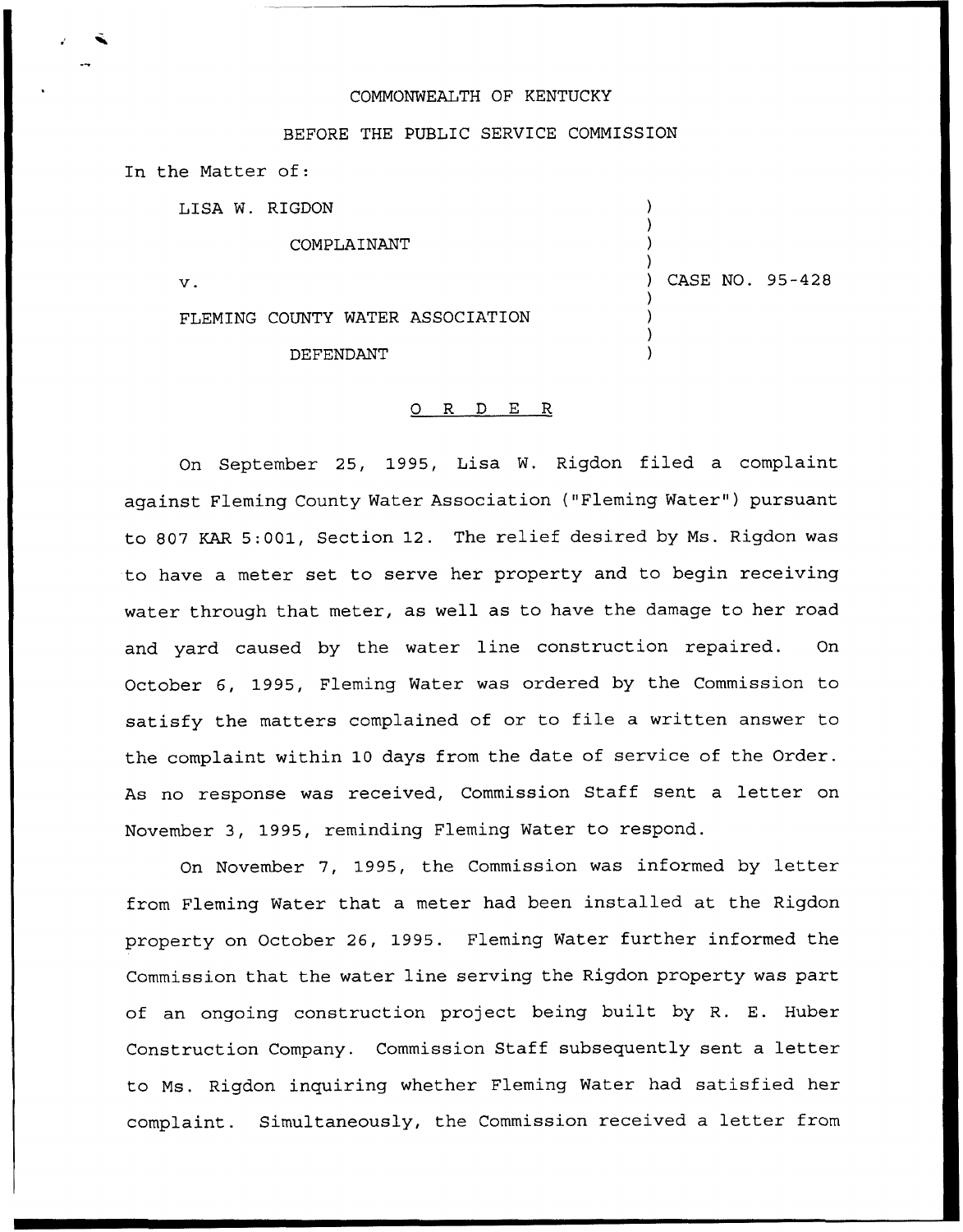Ms. Rigdon stating that she had water, but expressing her continued concern regarding "clean up of the ditches, culverts, etc."

In response to the Commission's Order of December 13, 1995, Fleming Water informed the Commission that the final cleanup work has not been done at the Rigdon property because the project which includes the Rigdon property has not been completed. {Attachment). The final cleanup work is the responsibility of the contractor and will be completed before the project is accepted by Fleming Water. If the contractor fails to do so adequately, Fleming Water will complete cleanup itself. Cleanup will be performed as weather permits after completion of the project.

Ms. Rigdon's complaint has therefore been satisfied. <sup>A</sup> meter was set to serve her property, she is receiving water through that meter, and Fleming Water has guaranteed that the cleanup she has requested will be accomplished after completion of the construction project, as weather permits. This case should therefore be dismissed without prejudice. If the cleanup in question is not satisfactorily completed as guaranteed by Fleming Water, this case may by motion be reopened.

IT IS HEREBY ORDERED that, the complaint in this matter having been satisfied, this case be dismissed without prejudice.

Done at Frankfort, Kentucky, this 23rd day of January, 1996.

PUBLIC SERVICE COMMISSION

<u> Breaths</u>

 $\frac{C}{\sqrt{\frac{1}{\text{yice}}}}$ Commissione<sup>®</sup>

ATTEST

Executive Director